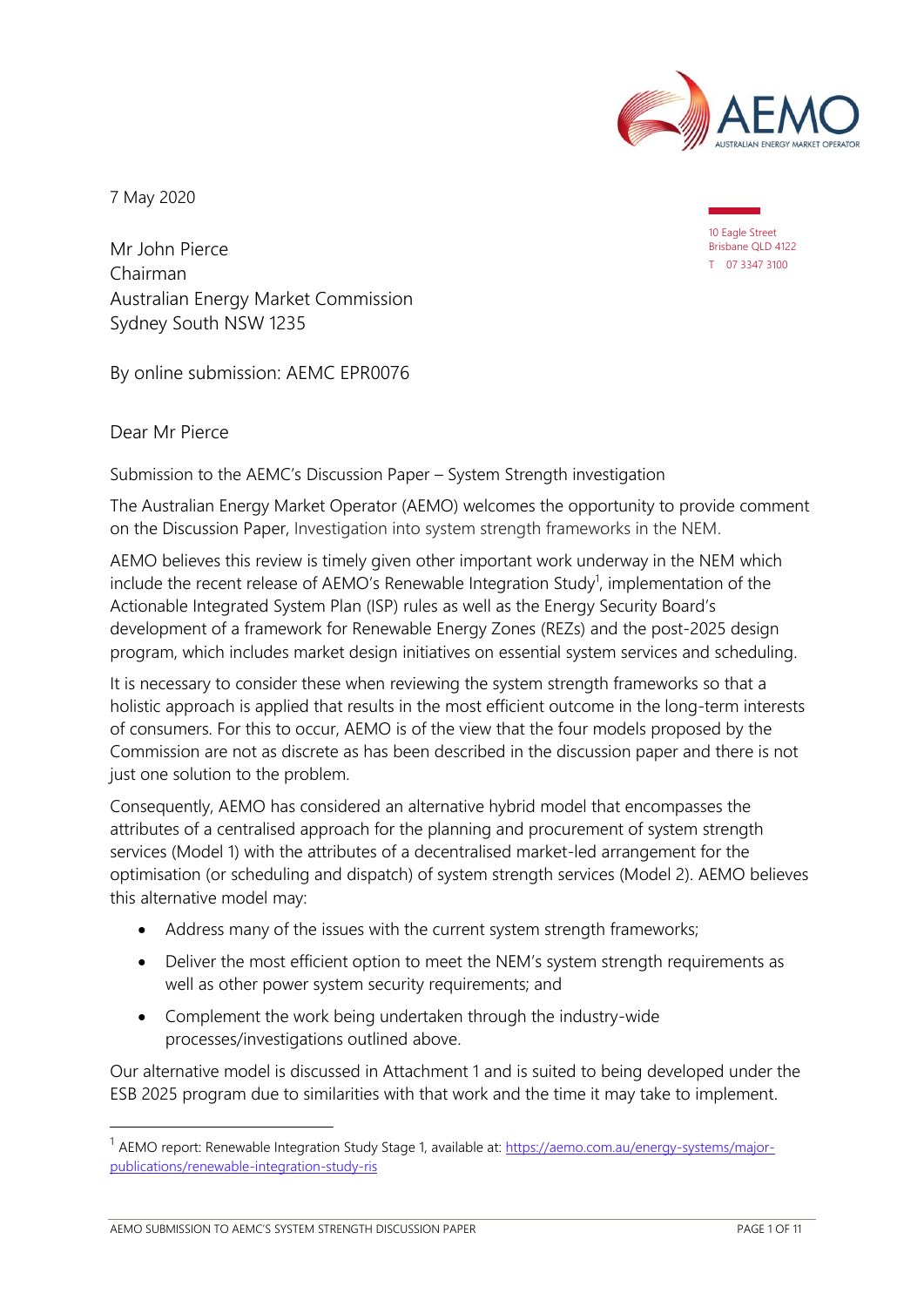

Notwithstanding this, AEMO has discussed some short-term measures that could be implemented prior to this.

AEMO looks forward to working with the AEMC and other stakeholders throughout this process.

Should you wish to discuss any of the matters raised in this submission, please contact Kevin Ly, Group Manager - Regulation on [kevin.ly@aemo.com.au](mailto:kevin.ly@aemo.com.au)

Yours sincerely

Peter Geers Chief Strategy and Markets Officer

Attachments: AEMO's high level consideration of the Discussion Paper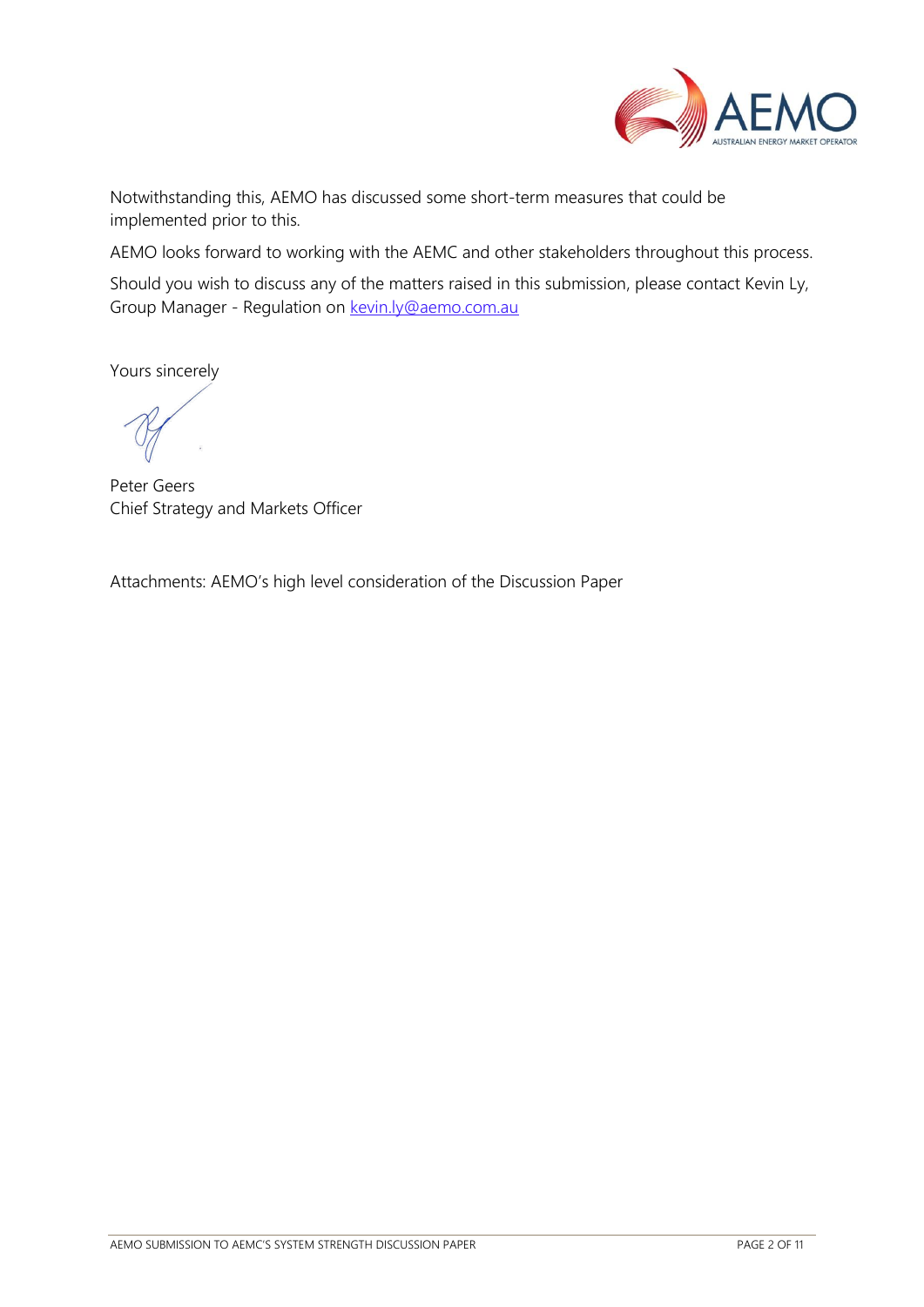

#### ATTACHMENT 1:

#### AEMO'S HIGH LEVEL CONSIDERATION OF THE DISCUSSION PAPER (EPR0076)

AEMO welcomes the opportunity to provide feedback on the AEMC's Discussion Paper.

This submission outlines AEMO's views on the existing frameworks and our thoughts on the AEMC's four models. It also outlines an alternative model, for the AEMC and other stakeholders to consider, which we believe could improve the system strength frameworks.

## 1. Existing framework

The system strength frameworks were developed in 2017 and were separated from the Network Support and Control Ancillary Services (NSCAS) framework on the premise that, separate to the minimum and do no harm requirements, economic amounts of system strength could be provided through further Rule changes. It was envisaged that the "minimum" rule would be a secondary framework, however they became the primary rule as no other rule to acquire economic amounts of system strength was implemented. The "do no harm" requirement also became a primary requirement because, even though it was economic to provide system strength to increase dispatch for generators, there was no clear objective or assigned responsibility to be able to do so, bar the generators themselves through the connection requirements.

Although the system strength frameworks had their limitations at the outset, they were originally designed with the expectation of a more dominant framework to be implemented in time, to make them less important. As a result, there is a plethora of provisions across the different services, from energy, system strength, inertia and operating limits.

The diagram below highlights the existing processes in chronological order (from years ahead to dispatch) for the acquisition of system services, including system strength<sup>2</sup>. AEMO's role in these processes is highlighted by the red boxes and other stakeholders' roles in pink.

Figure 1: Existing processes for the provision of system services

<sup>2</sup> Energy has been excluded.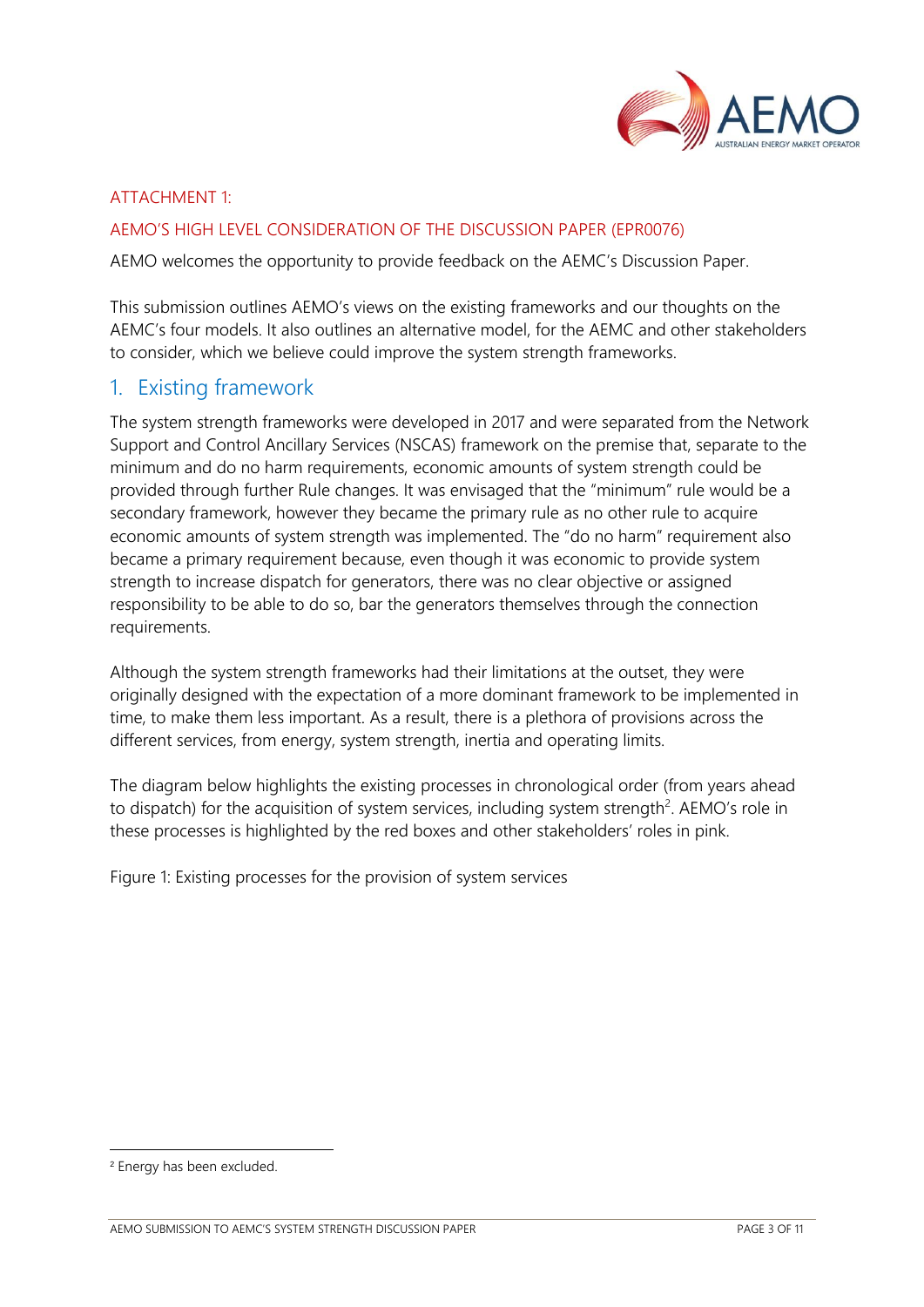



In the planning timeframe, AEMO completes the Integrated System Plan (ISP) and assesses inertia and system strength shortfalls as well as NSCAS. These planning documents are used to advise each Transmission Network Service Provider (TNSP) who, in turn, may need to carry out a regulatory investment test for transmission (RIT-T), depending on the time of the need and satisfying any exemptions under the NER, to justify a particular solution...

AEMO's role has changed somewhat through the Actionable ISP Rules, however it remains largely an advisory role (bar the arrangements in Victoria) with each TNSP responsible for proving the economic benefit of investing in, and operating, new assets.

AEMO may, later, advise the TNSPs whether they need to provide services to fulfil the needs for inertia, systems strength and NSCAS. There is a different provision for NSCAS if the TNSP decides not to provide the service, and AEMO steps in as procurer of last resort to acquire services to meet the NSCAS gap, up to a minimum secure amount.

Within shorter timeframes, AEMO has no opportunity to acquire services which have not already been acquired by TNSPs, or even if services have been acquired by TNSPs, there are no rules or mechanisms for scheduling those services efficiently. AEMO therefore starts to develop operating procedures to keep the power system secure, including assessing the latest time to intervene, and issues directions and pays compensation as required. Market Participants fund the compensation.

In essence, the existing process is characterised by AEMO assessing requirements, then relying on other parties to resolve any identified issue, first by TNSPs in the planning timeframes and then Market Participants in dispatch. This differs from the arrangements in the energy market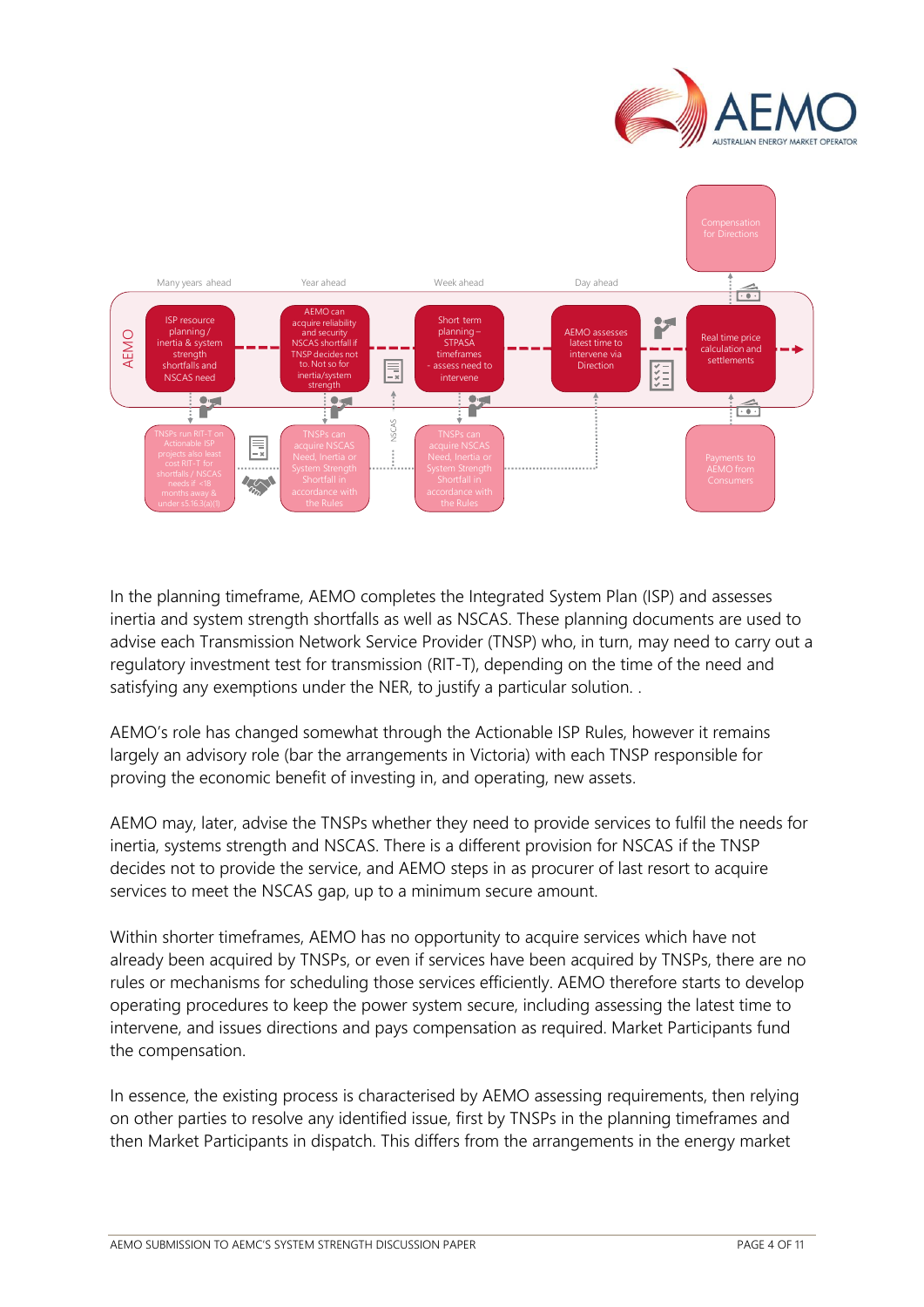

where AEMO has an additional role through the Reliability and Emergency Reserve Trader (RERT).

# 2. Consideration of the AEMC's models

AEMO found considering the issues of the current frameworks as opposed to the models as described by AEMC was challenging. There were too many ambiguities with Models 1 and 2 to be able to determine which one would be the most appropriate in practice, if at all. To resolve these ambiguities AEMO simplified them into either monopoly regulation (like transmission) or real-time pricing (like generation). In doing this, if system strength is treated like:

- transmission, the premise is system strength as being suitable for monopoly regulation; or
- generation, the premise is real-time marginal pricing of system strength.

Either, or both, premises may be unfounded. As a result, AEMO challenged the premise of both monopoly regulation and real-time marginal pricing.

### Model 1 – Monopoly regulation

AEMO has considered a variation to the AEMC's Model 1, where a party is assigned the central role of planner, procurer and scheduler. We have considered whether system strength services can only be provided via monopoly regulation and would welcome further discussion on this with the AEMC and stakeholders.

In our reflection we have come across the following issues:

- There appears to be lack of coordination of system strength solutions both amongst generators and between TNSPs and generators;
- Separate TNSP and generator minimum requirements are not well coordinated<sup>3</sup> and can result in the proponent being forced to install expensive mitigation measures that is not needed at the time;
- Shortfalls being declared depend on information that is commercially sensitive to all parties, including AEMO and the TNSPs;
- Market Participants do not have the necessary information or access to power system models that would allow them to propose comprehensive solutions to remediate system strength issues;
- Acknowledgement that system strength services can be provided by more than just the regulated monopoly;
- Clarity is required on the relationship between AEMO, TNSPs and other providers of system strength services.

AEMO is of the view that there are benefits of a central coordinator, that being either AEMO or the TNSP. AEMO currently defines the requirements and justifies expenditure via centralised

<sup>&</sup>lt;sup>3</sup> TNSPs calculate a minimum stable fault level, and then commit to provide this at all times. All connecting generators have to show they are stable at this level when they connect.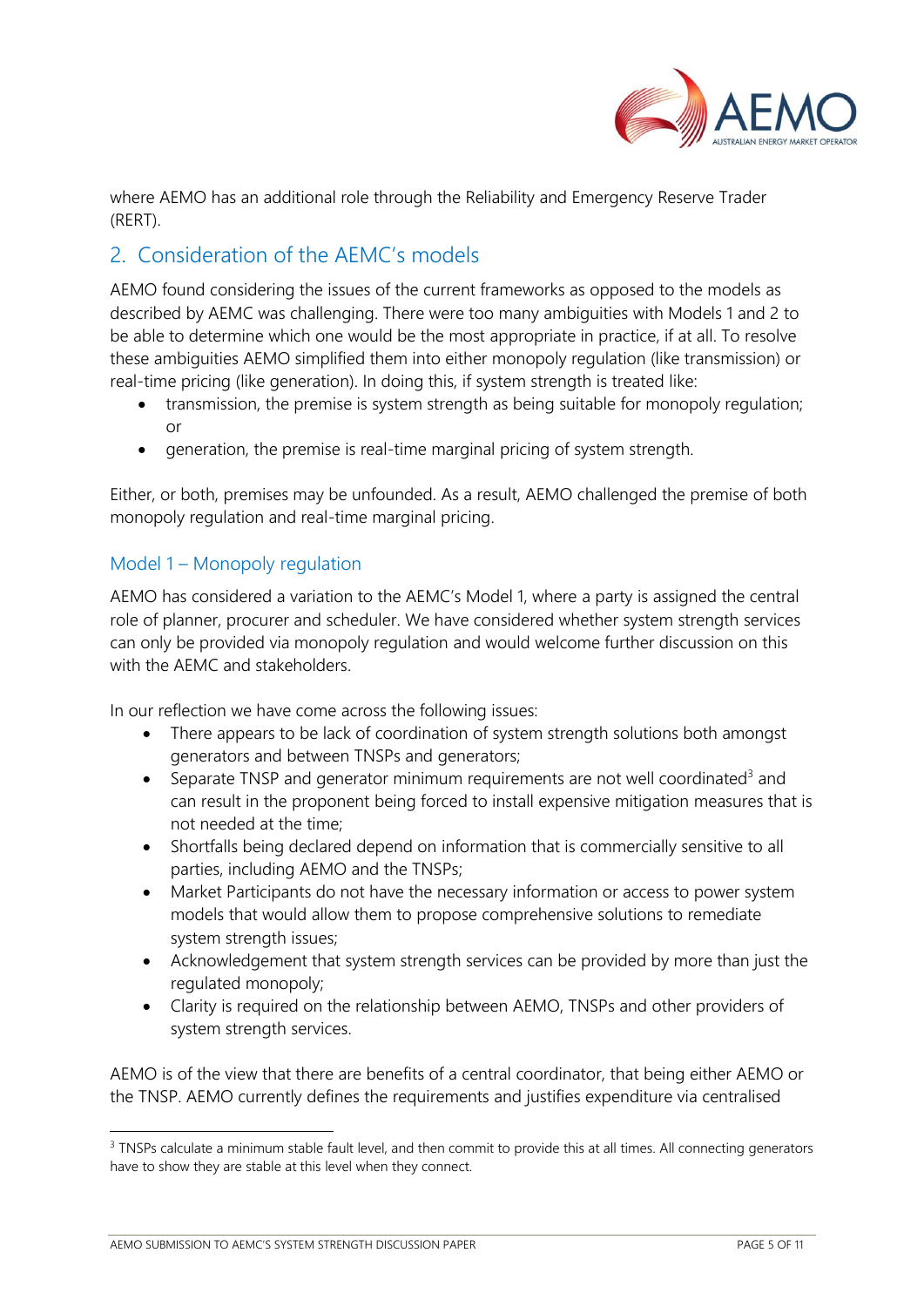

assessments through the ISP model. This is designed to drive more efficiencies in costs and outcomes for consumers. As such, there may be benefits of AEMO continuing the central coordinator role across the timeframes of system strength service provision rather than a TNSP for the following reasons:

- Sources of system strength (and other system services) might not be suitable solely for a regulated monopoly;
- Any conflict of interests from monopoly provision would be resolved;
- Incentives for the coordination of system strength solutions could be set appropriately;
- Increased competition from other service providers would be encouraged;
- Competition would inherently allow for more innovative solutions;
- Assessment of remediation measures would be assessed without bias; and
- Alignment of central coordination across multiple services and timeframes such as planning, procurement and scheduling would allow the use of these sources of system strength to be optimised.

Further, the above would complement a variation of the AEMC's proposed Model 2 (as described below) ensuring a more efficient framework. It may address issues identified in the AEMC's Discussion Paper including:

- The current reactive approach;
- Uncertainty in project development and consequential deterrent in investment;
- Lack of coordination of remediation works between generators, including the operation of synchronous condensers across the NEM; and
- Avoiding deficiencies of the current "minimum level" and "do no harm" frameworks.

In any case, for central coordination to be effective, the issues mentioned above need to be resolved in the first instance.

## Model 2 – Decentralised market

AEMO considers that a decentralised market, or real-time pricing arrangement alone is unlikely to work for system strength. This is because the difficulties in pricing the service, due to no marginal cost characteristics and the complexities presented by optimising security services in real-time, suggests that there needs to be benefits of a centrally coordinated optimisation of sources.

Real-time pricing arrangements in the dispatch (i.e. 5 minute) timeframe may not provide enough certainty to allow the power system to operate securely and reliably due to rapidly changing generation/supply mix and increasing consumer participation in energy.

AEMO recommends the AEMC recognise the ESB's post-2025 market design program, which aims to investigate how to acquire, optimise and schedule all system services, including system strength. One of the benefits of an ahead-cost optimisation, including essential security services, is that it will allow Market Participants to trade between the ahead and real-time schedules,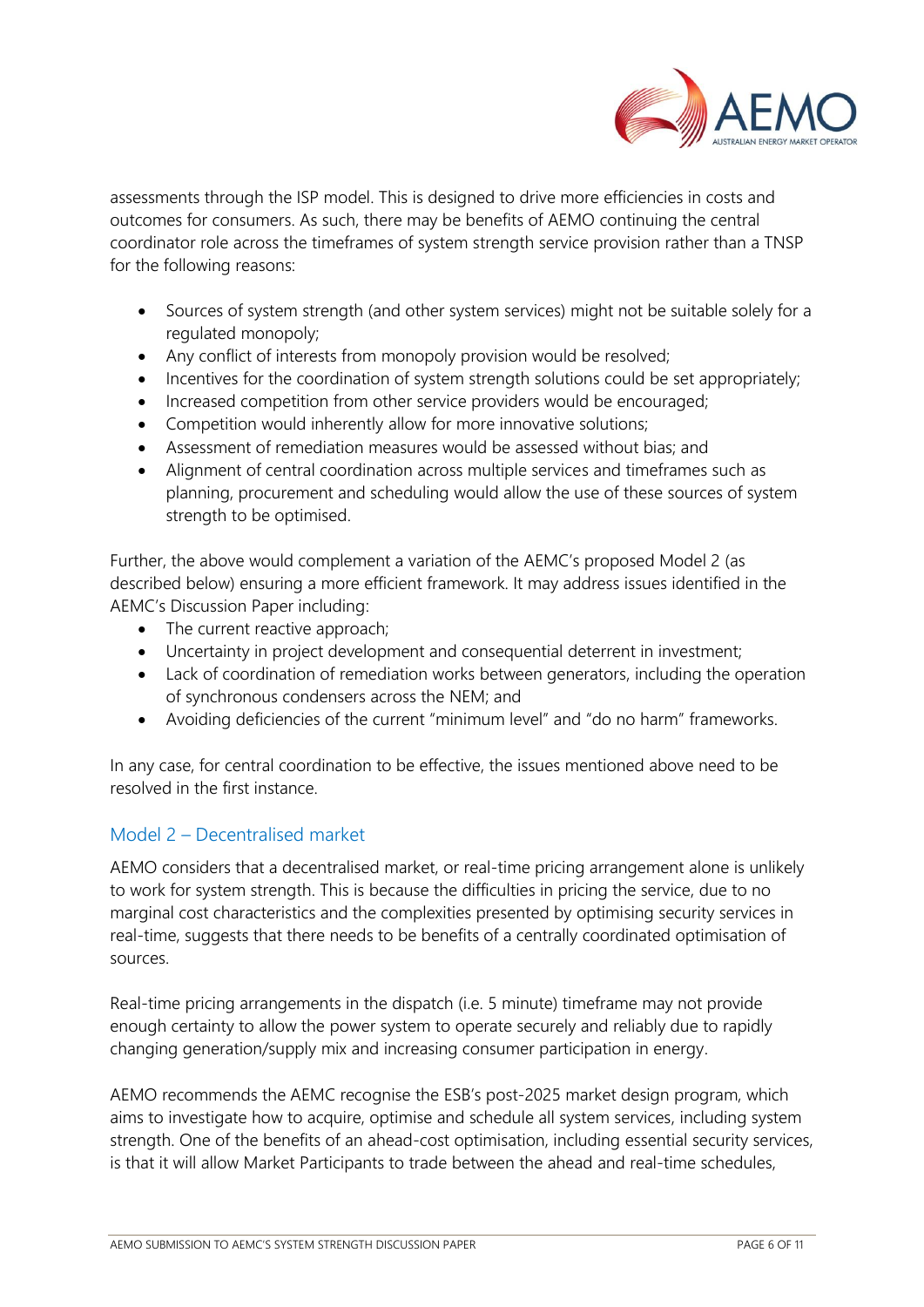

starting from a position where resources that provide essential security services are remunerated. An ahead market may also be used to provide above-minimum requirements to relieve constraints on asynchronous generation if it is economic where, hopefully through efficient cost allocation, asynchronous generators are exposed to the costs of the system services.

### Model 3 – Mandatory service provision

This model can be described as "autarky" for the connecting generator. Should this be economical one would expect this to occur even under the above two models:

- 1. Under monopoly provision, the connecting generator would attempt to bypass the TNSP; or
- 2. Under a real-time market the connecting generator would attempt to avoid paying the real-time system strength price.

Additionally, AEMO notes existing challenges with the present framework, whereby investors are unable to self-assess requirements due to project and model confidentiality requirements in the NER, that is, AEMO is unable to share PSCAD models. As such, before any further consideration of Model 3, a review of other enabling changes to the NER is required. This also highlights another benefit of having a central coordinating body.

### Model 4 – Access standard

This model may simply be an "outcome" or "desirable effect" of the other models, in that these models, if priced correctly, should encourage generators to reduce the need for system strength services.

In relation to AEMO's consideration of Models 3 and 4, an alternative model (see Section 3) that embodies a centrally coordinated provision of a system service required is likely to render Model 3 unnecessary under most circumstances. In some circumstances, it could be more economic for the generator to invest in the service required, however this situation is being considered as part of the broader framework for REZs, or they may tender to provide system strength services to AEMO.

Additionally, the desired effects of Model 4 are likely to be achieved via appropriate pricing signals (in terms of cost allocation) resulting from AEMO's alternative model, because there would be an incentive for asynchronous generators to avoid incurring the cost of system services. It is welcome therefore that the AEMC is considering the "who pays" aspect of system strength services.

## 3. An alternative model

When deliberating over the appropriate framework for system strength, AEMO considered the following to be important: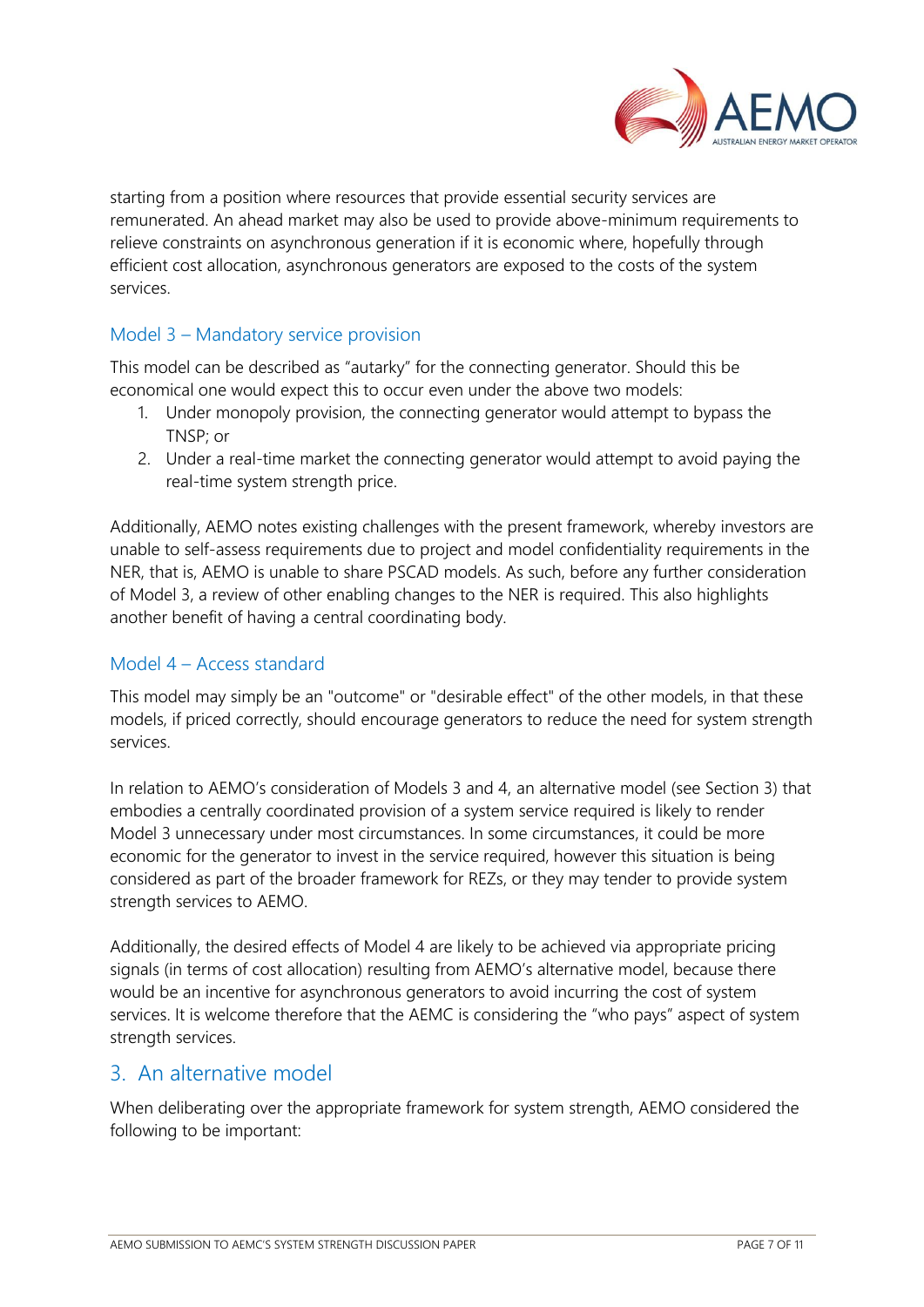

- 1. Optimising system strength as far as practicable across a full suite of system services, including inertia, voltage, frequency control.
- 2. The need to acquire an economic level of services to avoid sliding to the estimate of the minimum secure amount, resulting in economic loss, intervention, costly remediation and a less secure network.
- 3. Understanding whether the service must, or can be, provided by a TNSP, rather than competitively.
- 4. Whether there are benefits of centrally coordinating the provision of system strength services.
- 5. Interdependencies with other current industry reviews/investigations.

After assessing the models against the four considerations identified in the AEMC's Discussion Paper, AEMO respectfully suggests an alternative 'hybrid' of Models 1 and 2, as shown in Figure 2, might be appropriate. By combining these models AEMO has attempted to achieve the benefits of coordination/optimisation from planning to dispatch, whilst also attempting to obtain the benefits of competition where possible.<sup>4</sup>



Figure 2: Alternative model

In the planning timeframe, AEMO would be responsible for assessing the need for system strength services in the context of the need for other services and could procure these services from a wide pool of possible service providers, including competing network service providers, generators, battery operators and merchant investors in system service equipment. This would encourage competition, innovation and investment in this timeframe. It would be necessary for AEMO to have flexibility in assessing the likely system strength requirements, as the specific

<sup>4</sup> AEMO notes that further detail on operational arrangements still needs to be worked through with this model.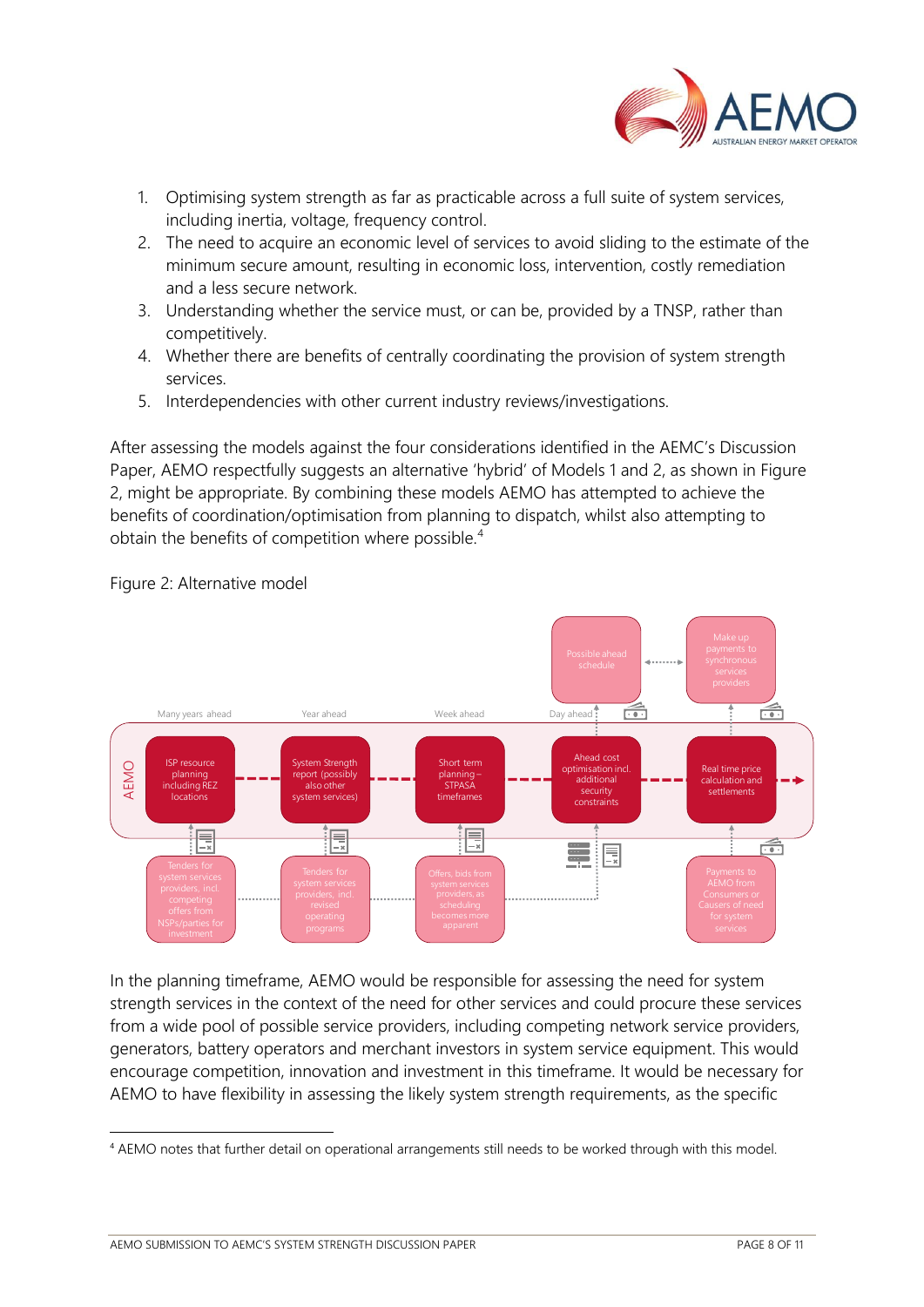

generators that ultimately connect may be different to those that are pursuing applications to connect in the planning timeframe. It would also be necessary to make certain assumptions about the technical capability<sup>5</sup> of plant that may connect several years out.

In the shorter planning timeframe, that is, one to two years ahead, when the asset disposition is more widely known and operating plans, outages are being confirmed through the NOS and MTPASA, revisions to these acquisitions and more detailed assessments (similar to the annual System Strength Report required under the Actionable ISP Rules) would be made.

In the ST PASA timeframe, as dispatch becomes clearer, AEMO may receive shorter dated offers as parties assess the need for services, not just to be available, but to be used. These timeframes are like a short-term forward market.

In the operational timeframe (day before to within day), depending on the potential necessity for doing so, AEMO could run an ahead cost optimisation that includes additional security requirement for voltage, system strength and inertia based on non-marginal costs, such as commitment. This ahead cost optimisation could consider services contracted at the various timescales and optimise against the contracts and provision of energy and services traded on the spot market and result in binding positions.<sup>6</sup> Participants may trade from this position should conditions change; however, this trading starts from an optimisation where security services are included in dispatch and known risks are managed ahead of time.

In real-time, adjustments would be made, based on numerous changes, however if real time dispatch perfectly matched that of the ahead schedule, the real-time prices may not compensate the units committed ahead. Market Participants would be compensated for the provision of services as per the contracted terms or the prices in the dispatch markets. If possible, any additional costs that are not recovered through the spot market should be charged to causers of the need for the minimum level of system services. This is so there is a price signal that would encourage causers to minimise the system services required.

With regards to the current "do no harm" requirement, a similar mechanism could be retained under the alternative model, at least on a transitional basis<sup>7</sup>. That is, should a generator wish to connect in an area with insufficient system strength, despite AEMO's contracting, the generator could face the additional costs for ancillary plant within the facility or deep connection charges of remediating the requirements. This approach is also being considered as part of the ESB's work on the development of a REZ framework to provide streamlined connections to those generators that apply for connection in ISP-aligned REZs.

<sup>5</sup> AEMO has previously proposed introduction of a minimum access standard S5.2.5.15 which would help address cost inefficiencies that may arise due to incorrect assumptions.

<sup>6</sup> This is also being considered in the ESB's System Services and Ahead Markets work, see [https://prod](https://prod-energycouncil.energy.slicedtech.com.au/sites/prod.energycouncil/files/System%20services%20and%20ahead%20markets%20paper%20-%20COAG%20April%202020.pdf)[energycouncil.energy.slicedtech.com.au/sites/prod.energycouncil/files/System%20services%20and%20ahead%20mar](https://prod-energycouncil.energy.slicedtech.com.au/sites/prod.energycouncil/files/System%20services%20and%20ahead%20markets%20paper%20-%20COAG%20April%202020.pdf) [kets%20paper%20-%20COAG%20April%202020.pdf](https://prod-energycouncil.energy.slicedtech.com.au/sites/prod.energycouncil/files/System%20services%20and%20ahead%20markets%20paper%20-%20COAG%20April%202020.pdf)

 $7$  Or even merged into the pre-existing S5.2.5 schedules which include implicit do no harm provisions.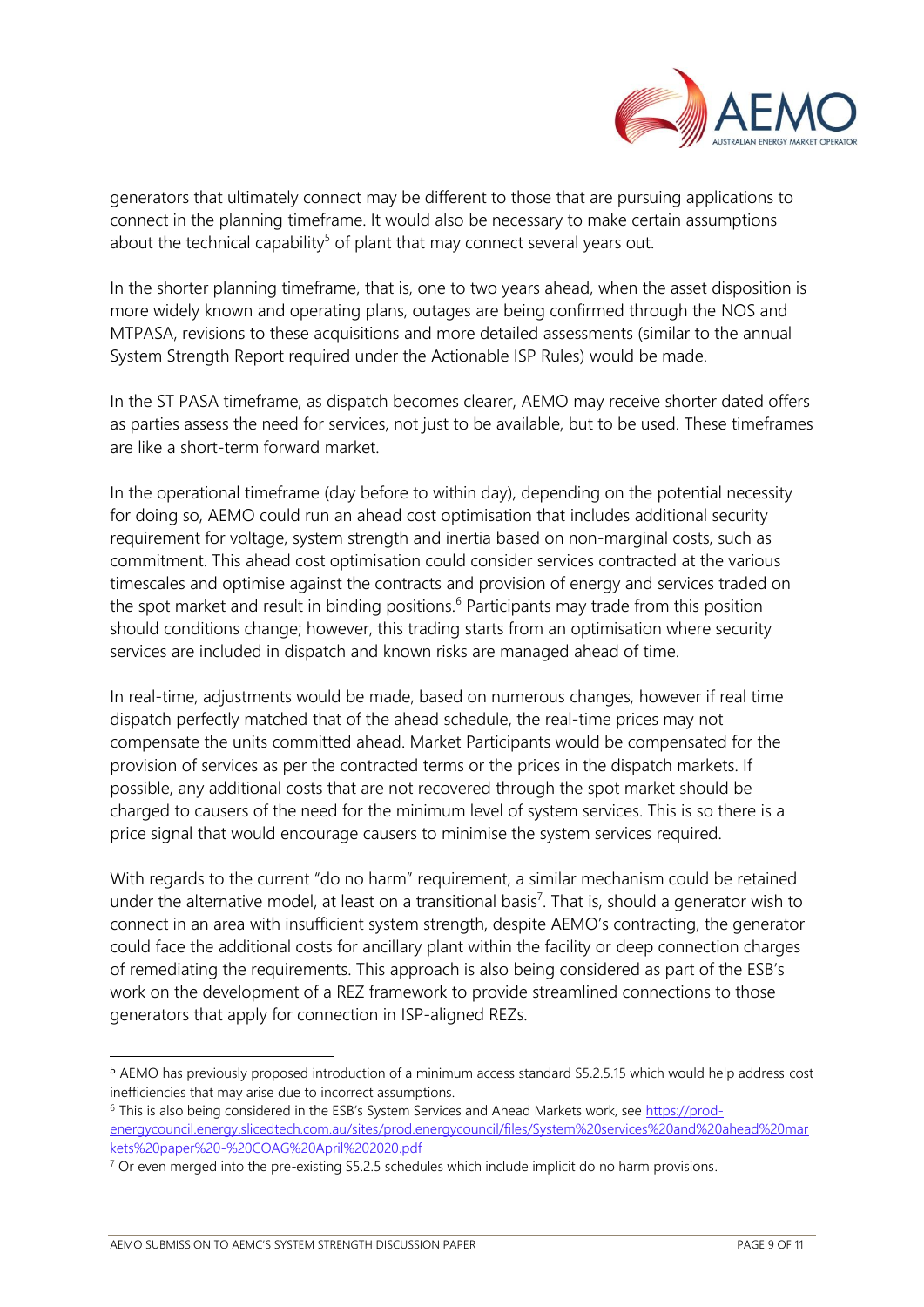

Additionally, the alternative model does not preclude, and in fact enables, the provision of system strength that is greater than the minimum level if economically efficient to do so. With AEMO planning for, procuring and dispatching the service/s needed, there can be assurance that should the system strength level required be greater than the identified minimum level, then the solution that allows for an economically efficient level of system strength, also taking into account the overall needs of system services, can be provided. Consider for example, in the operational timeframe, a resource that is available to provide an above-minimum level of system strength to relieve a constraint on variable renewable energy (VRE) output that would otherwise apply. This could be economic provided that the cost of the additional resource is lower than the value of the VRE output that would now not be spilled. In this case, an ahead market-based solution could facilitate the VRE receiving the benefit being able to fund the use of the resource that relieves the constraint.

Ultimately, the above model aims to provide system strength services, co-optimised with the provision of other system services, by realising the maximum potential benefits that can be delivered in a competitive manner by an independent entity in the role of central planner, procurer and optimiser/scheduler.

## 4. Short-term measures

While the above alternative model is likely to take some time to be fully developed as it is dependent on other work, namely the ESB's post-2025 project, AEMO is of the view short-term measures are required to address some of the more pressing current issues.

Recently, AEMO announced a system strength shortfall in North Queensland. System strength and optimising system resources more generally is a pressing requirement and is occupying AEMO's Real-Time Operations and Operation Planning teams. In this context it may be sensible to adopt some short-term measures to acquire services.

AEMO notes it is presently restricted from acquiring services for system strength and inertia, (even for a minimum secure level), and must instead rely on the power of direction. This differs from the NSCAS framework, where AEMO is restricted from acquiring services above a minimum secure level. Therefore, opportunities may exist to rationalise the multiplicity of frameworks for system services (such as minimum levels of system strength, inertia, NSCAS) and, instead, allow more flexibility for AEMO to acquire a combination of services to meet all identified needs. This way, AEMO can avoid exercising its powers of direction and focus on increasing economic benefits in dispatch.

These frameworks also differ from the framework for reliability, where AEMO can acquire services through RERT as insurance up to an economic level, which is the Reliability Standard. The anomalies between RERT, NSCAS, System Strength and Inertia could also easily be resolved with a simple procurer power across a combined services market. Clearly costs may be incurred